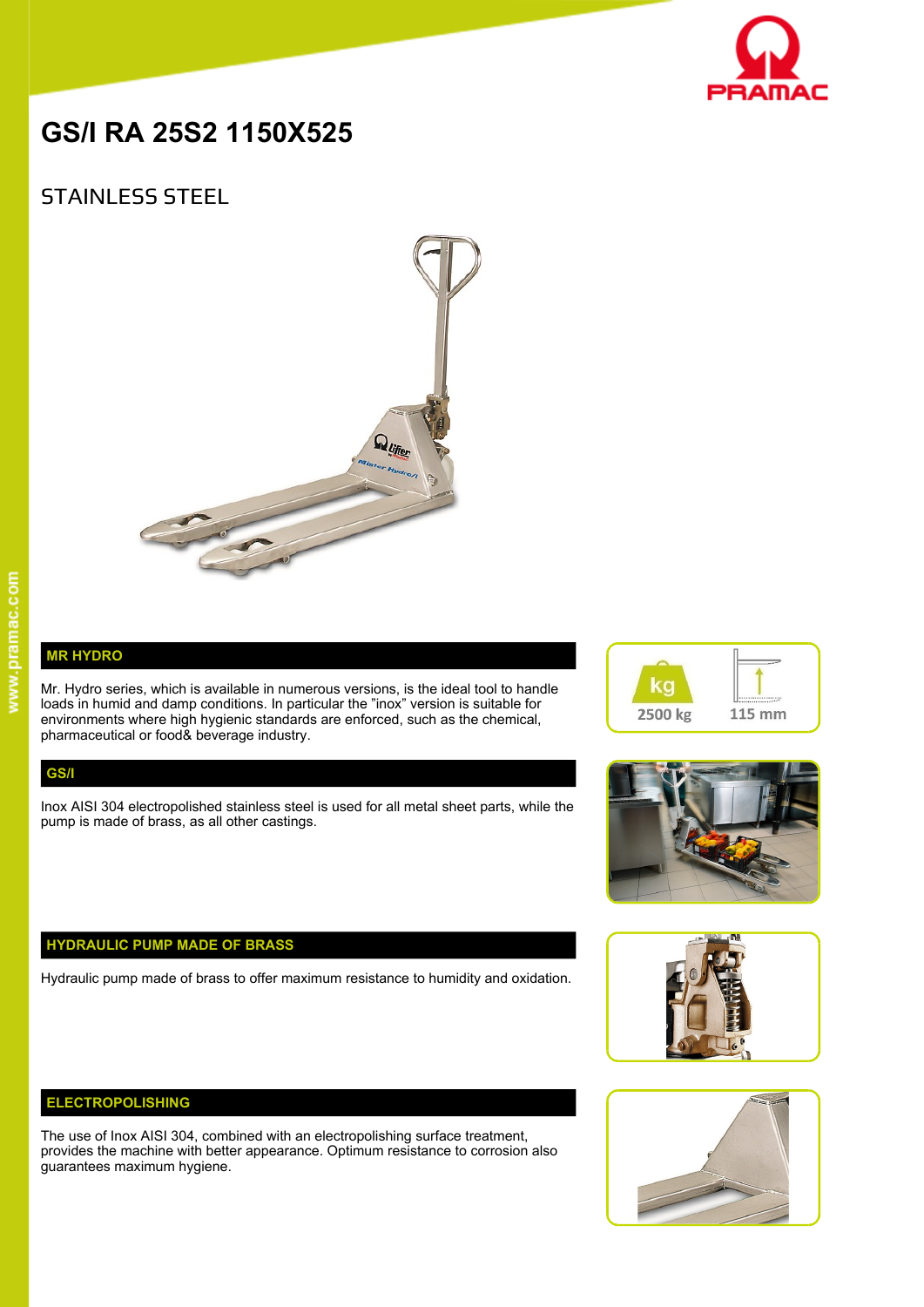|   |    | LIFTER     |
|---|----|------------|
|   |    | Manual     |
|   |    | Pedestrian |
| Q | Кg | 2500       |
| c | mm | 600        |
| x | mm | 932        |
| ν | mm | 1192       |
|   |    |            |

| <b>Weights</b>               |    |      |
|------------------------------|----|------|
| 2.1 Service weight           | Kg | 67   |
| 2.2 Axle load, laden rear    | Kg | 1796 |
| 2.2 Axle load, laden front   | Kg | 771  |
| 2.3 Axle load, unladen rear  | Κq | 21   |
| 2.3 Axle load, unladen front | Kq | 46   |

| <b>Tyres/Chassis</b>                         |     |    |                   |
|----------------------------------------------|-----|----|-------------------|
| 3.1 Tyres: front wheels                      |     |    | <b>NYLON INOX</b> |
| 3.1 Tyres: rear wheels                       |     |    | <b>NYLON INOX</b> |
| 3.2 Tyre size: Steering wheels - Diameter    |     | mm | 200               |
| 3.2 Tyre size: Steering wheels - Width       |     | mm | 50                |
| 3.3 Tyre size: Load rollers - Diameter       |     | mm | 82                |
| 3.3 Tyre size: Load rollers - Width          |     | mm | 82                |
| 3.5 Tyre size: rear wheels - Q.ty (X=driven) |     | nr | 2                 |
| 3.5 Rear balancing axle                      |     |    | No                |
| 3.6 Tread, front                             | b10 | mm | 155               |
| 3.7 Tread, rear                              | b11 | mm | 375               |
|                                              |     |    |                   |

| <b>Dimensions</b>                          |                |    |      |
|--------------------------------------------|----------------|----|------|
| 4.4 Lift height                            | h3             | mm | 115  |
| 4.9 Height of tiller in drive position max | h14            | mm | 1160 |
| 4.15 Height, lowered                       | h13            | mm | 85   |
| 4.19 Overall lenght                        | 11             | mm | 1550 |
| 4.20 Lenght to face of forks               | 12             | mm | 400  |
| 4.21 Overall width                         | b <sub>1</sub> | mm | 525  |
| 4.22 Fork dimensions - Thickness           | s              | mm | 50   |
| 4.22 Fork dimensions - Width               | e              | mm | 150  |
| 4.22 Fork dimensions - Lenght              |                | mm | 1150 |
| 4.25 Distance between fork arms            | b5             | mm | 525  |
| 4.32 Ground clearance, centre of wheelbase | m <sub>2</sub> | mm | 35   |
| 4.34 Aisle width                           | Ast            | mm | 1835 |
| 4.35 Turning radius                        | Wa             | mm | 1367 |

| strokes | 13 |
|---------|----|
| strokes | 13 |
|         |    |